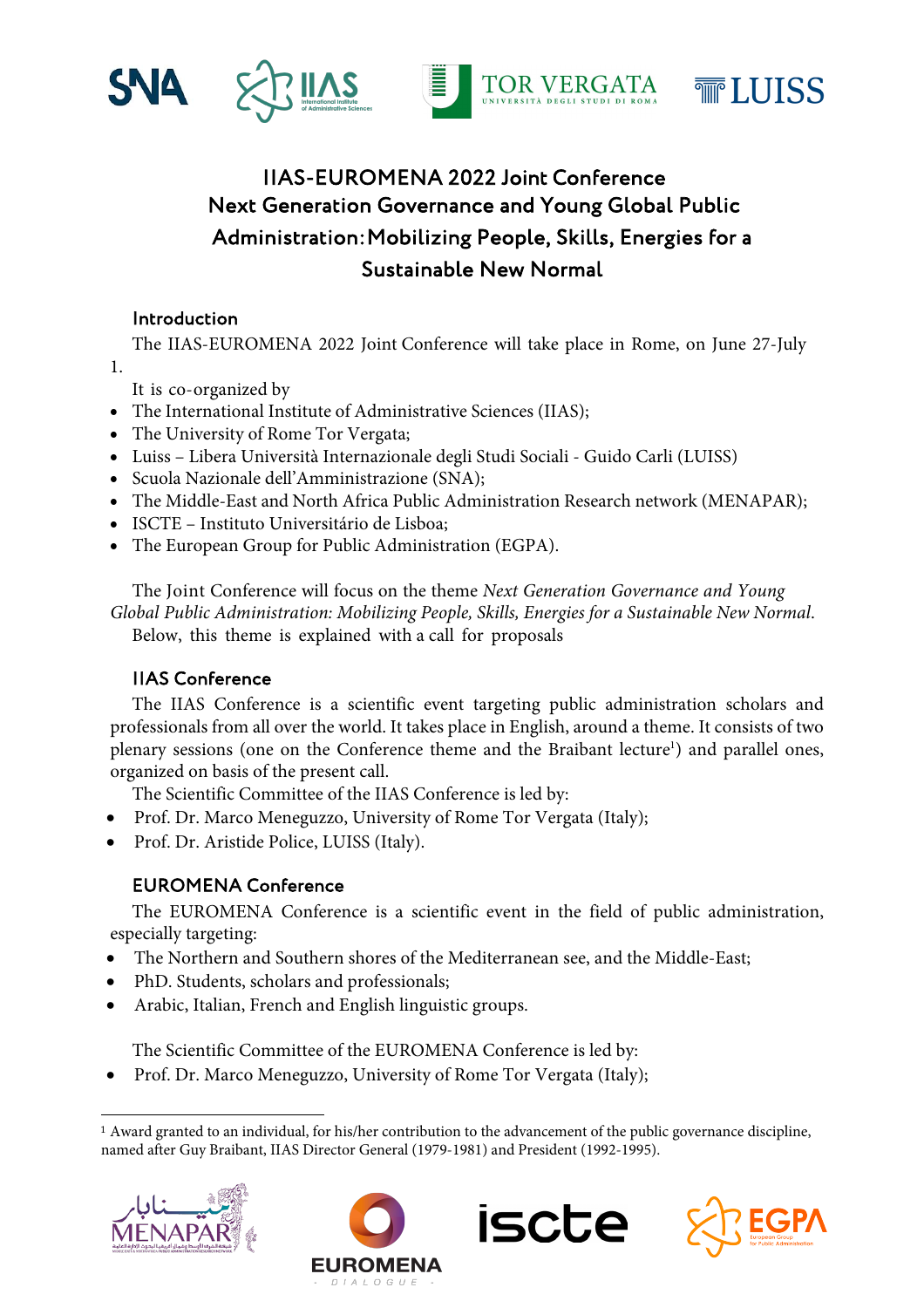



- Prof. Dr. Denita Cepiku, University of Rome Tor Vergata (Italy);
- Prof. Dr. João Salis Gomes, ISCTE Instituto Universitário de Lisboa (Portugal);
- Dr. Sofiane SAHRAOUI, IIAS (Belgium).

## Background on the theme

Thistheme, *Next Generation Governance and Young Global Public Administration: Mobilizing People, Skills, Energies for a Sustainable New Normal*, has three keywords: next generation, global, and new normal.

The **next or young generation** is the first keyword of this theme. Whether called millennials, digital natives, generation z… it is assumed that this generation is sufficiently different in terms of demands, values, behaviors, skills… to have a disruptive impact on public administration, governance and policies.

For example, in the "Fridays for Future" movement led by a new generation, the climate actionhas been framed as a question of intergenerational -and developmental- equity, and generational differences of style are striking: usual 'too little too late' approaches are not considered anymore as acceptable solutions to this and other issues. Such a new generation bases its relationships on digital-based platforms and devices.

Second keyword in this theme is **global**. There is an expectation that this new generation, concerned as it is by the global climate change and sustainable development challenges, and digitally involved in global communities of values, sees public governance as primarily global, only pragmatically sensitive to national or regional idiosyncrasies.

The spread of global cosmopolitan values through digital means can't be denied: the dreams and fears, tastes and consumption behaviors of this new generation overlap geographical boundaries.

The struggle has become global, is being performed on the Internet, but has certainly not disappeared and could be argued to be intensifying instead.

Third keyword is **new normal**. This reflects an assumption that the COVID-19 pandemic haslong-term disruptive consequences on our lives, which suggests:

- An increasing reliance on 4IR tools in our daily lives, including: videoconference, facial recognition, geo-localization, streaming services;
- Resilient organization of our lives, with alternating periods of office-working and isolation,possibilities of travel interrupted by lockdowns, variable social distancing…;
- Different macroeconomic policies, with an increasing money supply, sustained high debt levels of economic operators, high inflation levels, and a booming cryptocurrency exit market.

The new generation's skills, resources and energies need to be mobilized to build this global new normal.